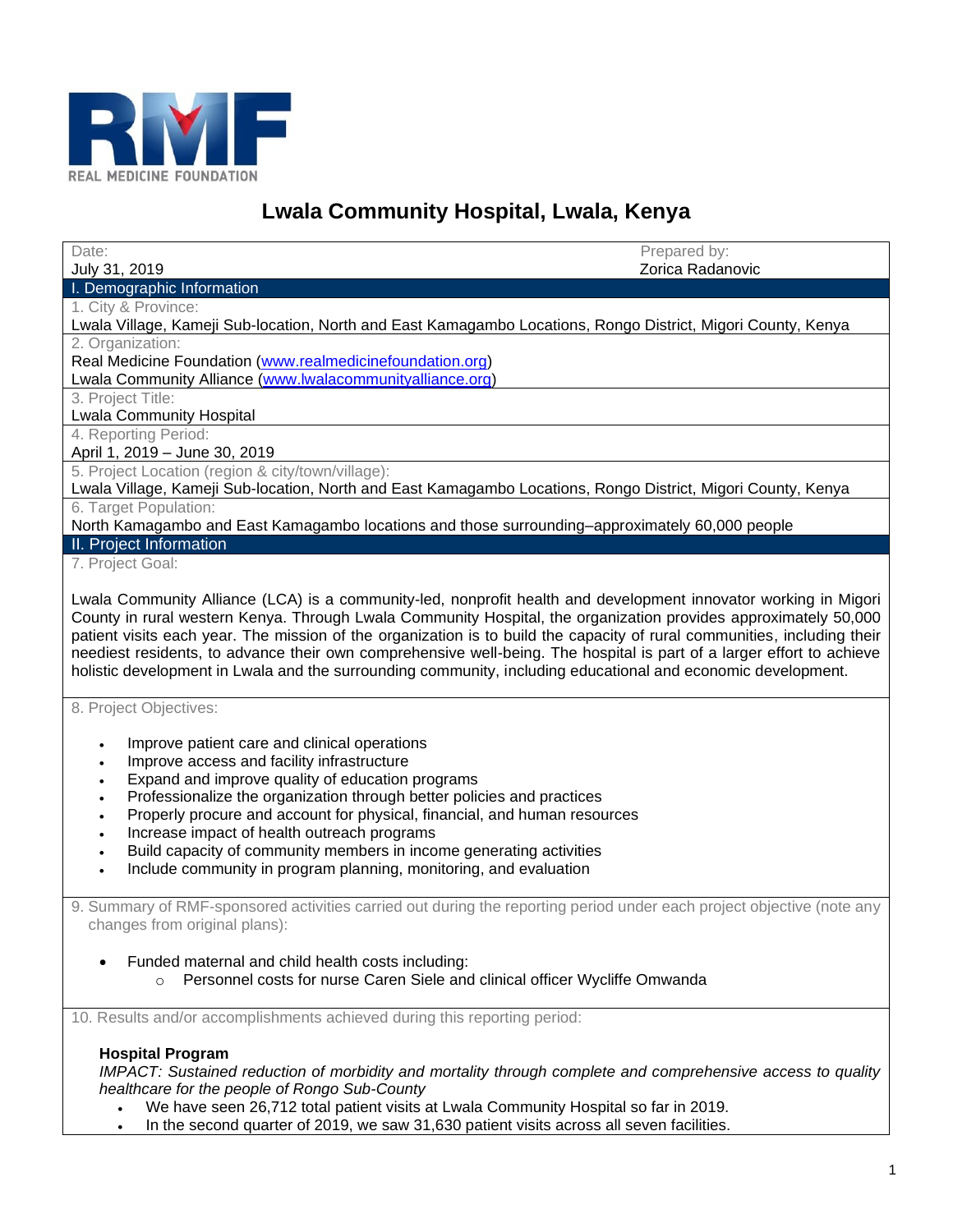- In 2018, we maintained a 98% elimination rate for HIV-exposed children. In November, we graduated our cohort of 63 HIV-exposed infants from the elimination of mother-to-child transmission (eMTCT) program. Of the 64 children that were enrolled into this cohort in May 2017, only one child has tested positive. A cohort of 83 HIV-exposed infants are currently enrolled in this program and will graduate in November.
- We received an 89% average score on a capacity assessment led by the Ministry of Health and the University of Maryland. We were scored across 12 service delivery areas and received a 100% on Quality Improvement!
- The first Open Maternity Day was hosted at Lwala Community Hospital to help familiarize expectant mothers with labor and delivery practices and to educate them on delivery and postnatal care procedures. We encourage them to make suggestions on how to improve their experiences. We received a recommendation to supply warm drinks and a light meal after delivery.
- We championed our Baby-Friendly Hospital initiative by providing additional training for clinicians on kangaroo mother care (skin-to-skin contact), immediate breastfeeding, HIV-exposed infants, and newborn care. We will survey mothers post-delivery to ensure our clients are feeling the impact of our continued efforts to improve their care.
- We installed a new oxygen piping system in Lwala Community Hospital this quarter. This allows for inpatient treatment for oxygen deficiency. Our inability to provide on-premise oxygen supply was a key driver of patient referrals to other clinics. This new system will allow us to improve patient care and in turn, reduce referral costs.
- We installed two new pieces of equipment, a phototherapy machine and an incubator, to support care for infants born at Lwala Community Hospital. The phototherapy machine allows us to treat infants with jaundice and the incubator is used after delivery and for premature newborns. This machinery will improve newborn treatment and reduce referrals to other facilities.
- We enrolled over 1,332 HIV-positive clients into care through the mUzima mobile application. This application is a new technology that we are piloting to ensure 100% linkage to care by facilitating mobile enrollment in HIV care from the community. We are using this tool to continue exceeding the WHO targets for HIV care, 90% of whom are tested, enrolled, and/or on sustained therapy.
- We enrolled 182 clients into the National Health Insurance Fund and 838 into the LindaMama maternal health insurance program. These insurance programs reimburse Lwala Community Hospital for the services provided.
- This year we will scale-up the non-pneumatic anti-shock garment (NASG) intervention to treat obstetric hemorrhage, a leading cause of maternal death. To date, we have trained 17 facilities, including three tertiary facilities and 178 clinical officers, on the NASG, and distributed 40 garments. We plan to train approximately 30 more clinics.

# **Public Health Program**

*IMPACT: Improved and sustained positive health-seeking behavior of the people of Rongo Sub-County*

- 11,426 children under-five regularly received care from our cadre of 204 Community Health Workers across our innovation hub (North Kamagambo) and expansion site (East Kamagambo), a 70.2% increase from our quarter two 2018 enrollment rates.
- So far, 39 villages have been internally verified as Open Defecation Free (ODF), and 35 of these villages have already received third party verification of their Open Defecation Free status and are awaiting official celebration. Lwala has been tasked to lead all villages in North Kamagambo to become Open Defecation Free this year. To achieve Open Defecation Free status, we continue to provide education to community members on the consequences of poor sanitation and the benefits of latrine construction through an intensive community-led total sanitation (CLTS) initiative. After a village is declared Open Defecation Free, it becomes eligible for a water access project.
- Lwala has continued to exceed its target of fully immunizing 90% of children under five. In 2019, we have achieved an immunization rate of 97%, which is higher than the county rate of 57% (DHIS 2014).
- Through our community-led reproductive health model, we have drastically increased contraceptive uptake. So far in 2019, we have provided 7,773 couple years of protection, which measures the number of years a couple is protected from pregnancy.

# **Education Program**

*IMPACT: Improved graduation rates, educational results, and health outcomes for school-aged girls and boys of North Kamagambo*

• In April, 28 girls re-enrolled school as a part of our Broadened Horizons program, joining the 120 girls who re-enrolled in term one. The Broadened Horizons mentorship program focuses on supporting girls' re-entry into the school system after dropping out. 148 is the highest number of girls we have ever re-enrolled in school to date!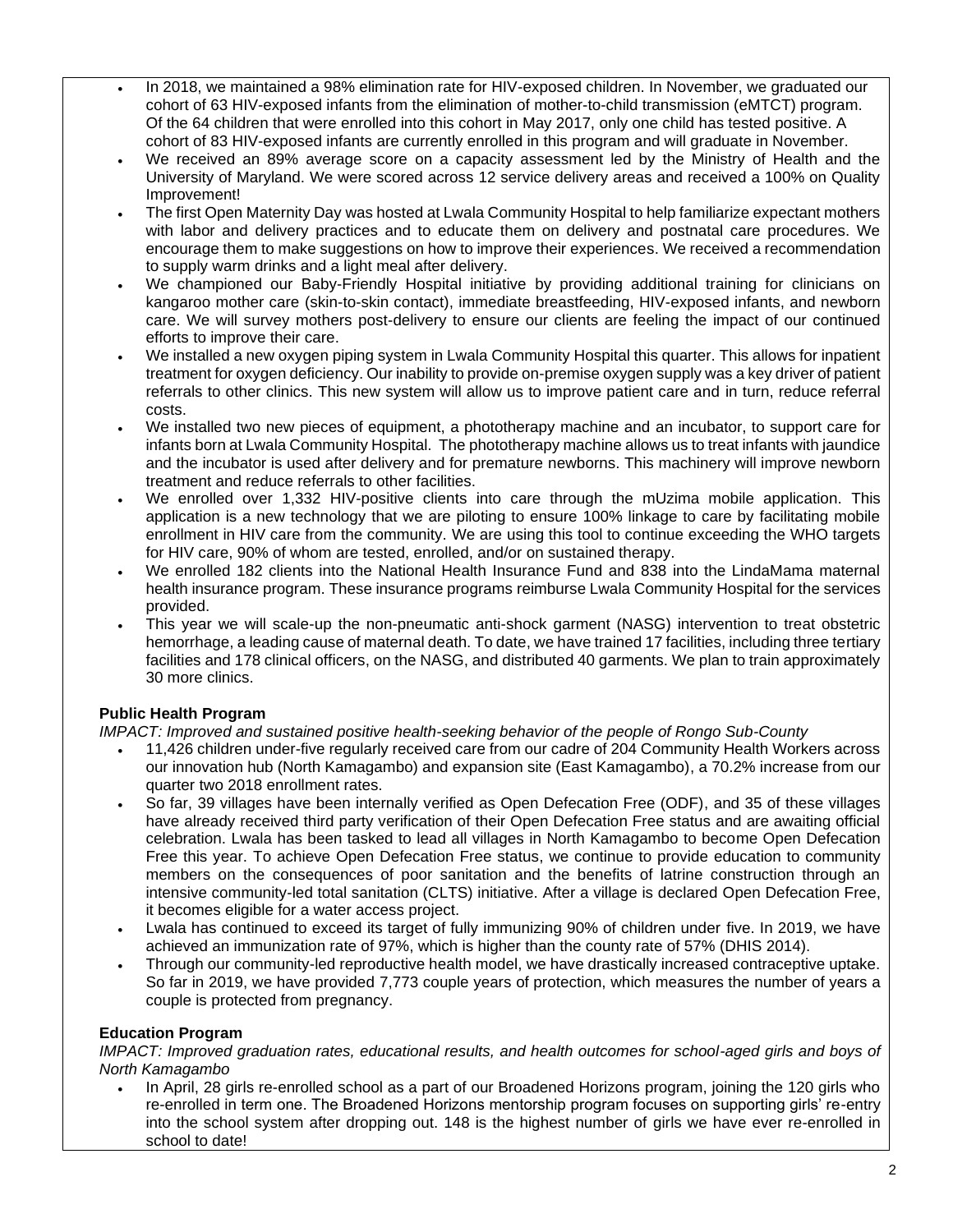• For the 2019 school year, we provided 780 girls with school uniforms and 1,012 girls with sanitary pad kits. We also provide mentorship to 394 girls in school who have been identified as high-risk students by their teachers to ensure they remain enrolled in school.

## **Economic Development Program**

*IMPACT: Increased economic opportunities to promote self-reliance and sustained livelihoods for the people of North Kamagambo*

- In order to provide financial access to even the most impoverished community members, Lwala partners with the organization Village Enterprise. Village Enterprise provides training and microgrants to community members so that they can start their own small businesses.
	- $\circ$  Since Lwala began partnering with Village Enterprise in March 2017, 5,169 people have been measured by the Progress Out of Poverty Index (PPI); 3,706 have qualified as ultra-poor, and 2,616 have enrolled in the Village Enterprise program. Our enrollees have increased average household savings by 62% to \$43.12 USD, and average household consumption increased from \$273 to \$352. Both of these measures are standard indicators in measuring economic wellbeing and reflect how our innovative partnership with Village Enterprise is improving the livelihood of our community members.

## **Monitoring and Evaluation**

*The M&E Team is responsible for all data collection and data management for the organization and is a support system for the program teams to successfully track and improve their activities.* 

- Lwala published a [peer-reviewed article](https://journals.plos.org/plosone/article?id=10.1371/journal.pone.0203690) with Vanderbilt University in *PLOS ONE* (the Public Library of Science journal) on our achievements in under-5 mortality in Rongo-Sub County.<sup>1</sup> This cross-sectional survey found a significant decrease in under-five mortality following the establishment of Lwala Community Alliance. Between 1999–2006, before Lwala's intervention, the under-five mortality rate was 104.8 deaths per 1,000 live births. After Lwala's intervention, this rate was 53 deaths per 1,000 live births, and in the last five years this number has decreased further to 29.5 per 1,000 live births. This is compared to regional data which shows the under-five mortality rate is 82 deaths per 1,000 live births.
- We have just completed a round of data collection for our robust evaluation of our program expansion. This quasi-experimental study employs repetitive cross-sectional surveys to understand health impacts in Lwala sites compared to control sites. The study focuses on maternal and child health, but also collects a wide range of socioeconomic data to help us understand more about the drivers of health outcomes. The sampling frame factored in approximately 6,000 households, and sample size was calculated using a binomial test to compare one proportion to a reference value. For survival analysis, Cox regression models with clustering at the household level were used to estimate hazards ratios. We will continue to gather this data over time.
- Lwala manages a data system designed for supervision of tailored client care which serves as a sophisticated beneficiary-centered database. The system is built in a Salesforce platform, which houses health and demographic information for more than 20,000 individuals. Through a customized CommCare application, Community Health Workers access and input information about their maternal, child, and HIVpositive clients in real time, and the data is automatically updated in the database.

## **Administration and Management**

- Our Executive Director, Ash Rogers, was named an [Aspen Ideas Health Scholar](https://www.aspenideas.org/pages/2019-aspen-ideas-festival-scholars) and participated in the Aspen Ideas Health Festival in June to attend sessions on community-led health and innovations in mHealth.
- In June, Julius and Victoria, our Managing Director and Development Manager, attended Izumi's Annual Meeting in Boston.
- Our Monitoring and Evaluation Fellow Julia attended the [2019 Future's Summit](https://www.segalfamilyfoundation.org/sii/) in Malawi with Segal Family Foundation's Social Impact Incubator to promote cross-learning from dozens of grassroots innovators in the sectors of health, education, technology, and agriculture.
- Our Managing Director, Julius Mbeya, was named a [Rainer Arnhold Fellow 2019](https://mulagofoundation.org/fellows/rainer-fellows) at Mulago Foundation. He will join other fellows in priming our model for wider scale.
- Looking ahead to quarter three, we plan to attend the Segal Family Foundation Annual Meeting, the UN High-Level Meeting on Universal Health, and Goalkeepers by the Bill & Melinda Gates Foundation.

11. Impact this project has on the community (who is benefiting and how):

<sup>1</sup> Starnes JR, Chamberlain L, Sutermaster S, et al. Under-five mortality in the Rongo Sub-County of Migori County, Kenya: Experience of the Lwala Community Alliance 2007-7 with evidence from a cross-sectional survey. *Public Library of Science*. 2018;13(9). doi:10.1371/journal.pone.0203690.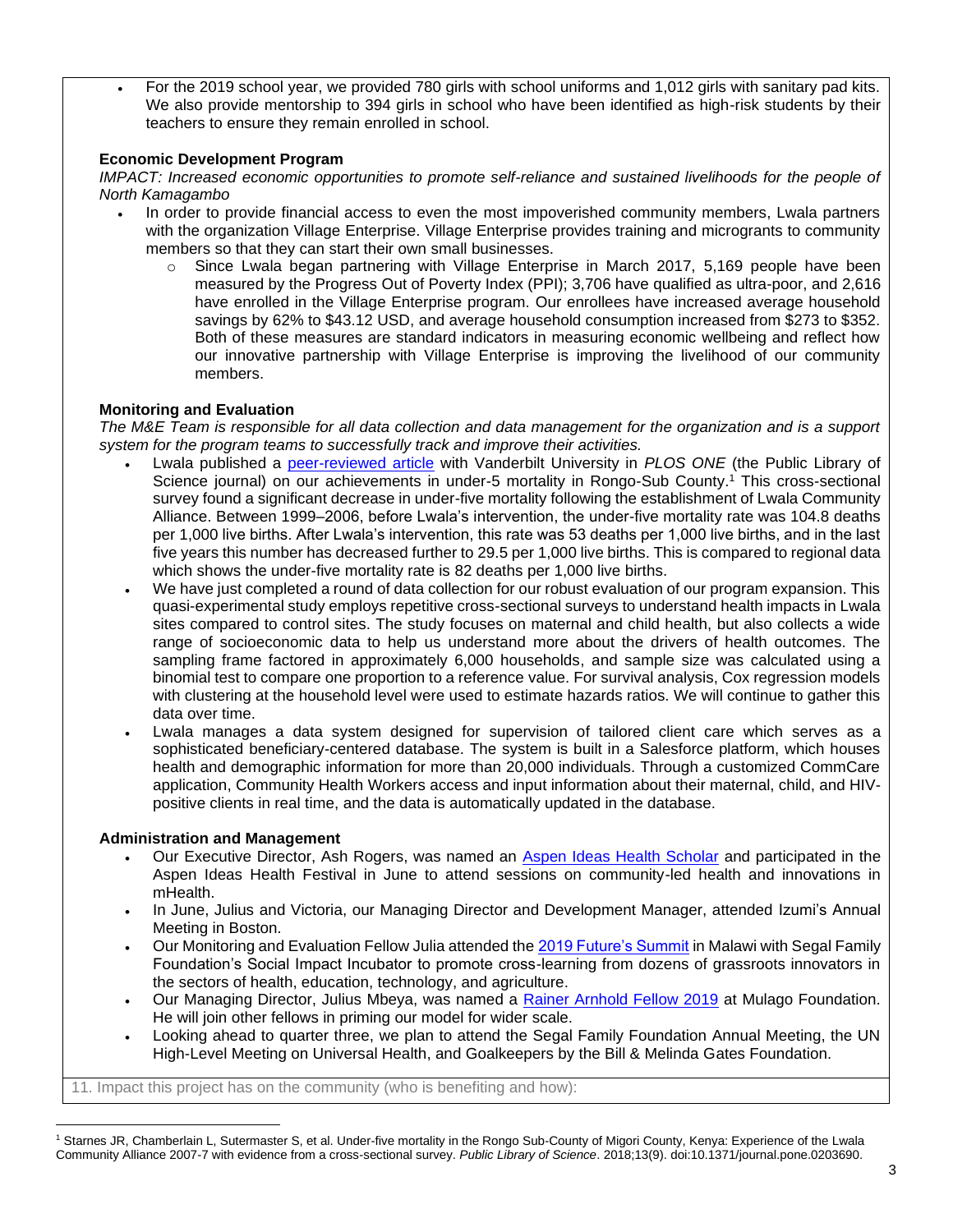The primary beneficiaries of RMF-supported Lwala Community Alliance are children, women, HIV-infected persons, and the elderly. Prior to the establishment of Lwala Community Hospital, there was no immediate access to primary health care or HIV/AIDS testing and care in the area. For this reason, Lwala's health intervention has focused on primary care for children, access to medicines (particularly vaccines and antimalarials), HIV testing and care, public health outreach, and safe maternity. The impact has been substantial since opening, though more work is to be done, and systems of measurement need to be strengthened.

12. Number served/number of direct project beneficiaries (for example, average number treated per day or per month and if possible, per health condition).

#### **Outpatient Monthly Totals**

This chart reflects the number of patients reporting for outpatient care due to illness and does not capture the mothers and children who report to the MCH clinic for growth monitoring, immunizations, family planning, antenatal care and postpartum care.

|       |      | poolparlam varv. |      |                                         |              |
|-------|------|------------------|------|-----------------------------------------|--------------|
|       |      | <b>Under 5</b>   |      | Over 5                                  |              |
| Month | Male | Female           | Male | Female                                  | <b>Total</b> |
| April | 339  | 313              | 333  | 543                                     | 1,528        |
| May   | 424  | 389              | 422  | 590                                     | 1,825        |
| June  | 397  | 542              | 354  | 599                                     | 1,892        |
|       |      |                  |      | Total outpatients for reporting period: | 5,245        |
|       |      |                  |      | Average per month                       | 1,748        |

| <b>Child Welfare Clinic Monthly Totals</b><br>This chart reflects the number of well children under 5 reporting for regular growth<br>monitoring and immunizations. |                             |                    |        |           |       |  |  |  |
|---------------------------------------------------------------------------------------------------------------------------------------------------------------------|-----------------------------|--------------------|--------|-----------|-------|--|--|--|
|                                                                                                                                                                     |                             | <b>New Clients</b> |        | Re-visits |       |  |  |  |
| Month<br>Male<br>Female                                                                                                                                             |                             | Male               | Female | Total     |       |  |  |  |
| April                                                                                                                                                               | 23                          | 27                 |        | 505       | 961   |  |  |  |
| May                                                                                                                                                                 | 43<br>20                    |                    | 482    | 504       | 1,049 |  |  |  |
| June                                                                                                                                                                | 500<br>12<br>587<br>15      |                    |        |           | 1,114 |  |  |  |
|                                                                                                                                                                     | 3,124<br>Total:             |                    |        |           |       |  |  |  |
|                                                                                                                                                                     | 1,041<br>Average per month: |                    |        |           |       |  |  |  |

| <b>Family Planning Clinic</b> |                    |           |       |  |  |  |
|-------------------------------|--------------------|-----------|-------|--|--|--|
|                               |                    |           |       |  |  |  |
| Month                         | <b>New Clients</b> | Re-visits | Total |  |  |  |
| April                         | 61                 | 173       | 234   |  |  |  |
| May                           | 96                 | 97        | 193   |  |  |  |
| June                          | 40                 | 143       | 183   |  |  |  |
|                               |                    | Total:    | 610   |  |  |  |
|                               | 203                |           |       |  |  |  |

| <b>Inpatient Ward</b> |         |         |                   |                             |       |  |
|-----------------------|---------|---------|-------------------|-----------------------------|-------|--|
|                       |         | Under 5 | Over <sub>5</sub> |                             |       |  |
| Month                 | Male    | Female  | Male              | Female                      | Total |  |
| April                 |         | 6       | 10                | 19                          | 44    |  |
| May                   | 11<br>6 |         | 9                 | 21                          | 47    |  |
| June                  | 19      |         | 16                | 28                          | 70    |  |
| Total:                |         |         |                   |                             |       |  |
|                       |         |         |                   | Average patients per month: | 54    |  |

| <b>Antenatal Clinic</b> |                    |           |                   |  |
|-------------------------|--------------------|-----------|-------------------|--|
| Month                   | <b>New Clients</b> | Re-visits | <sup>-</sup> otal |  |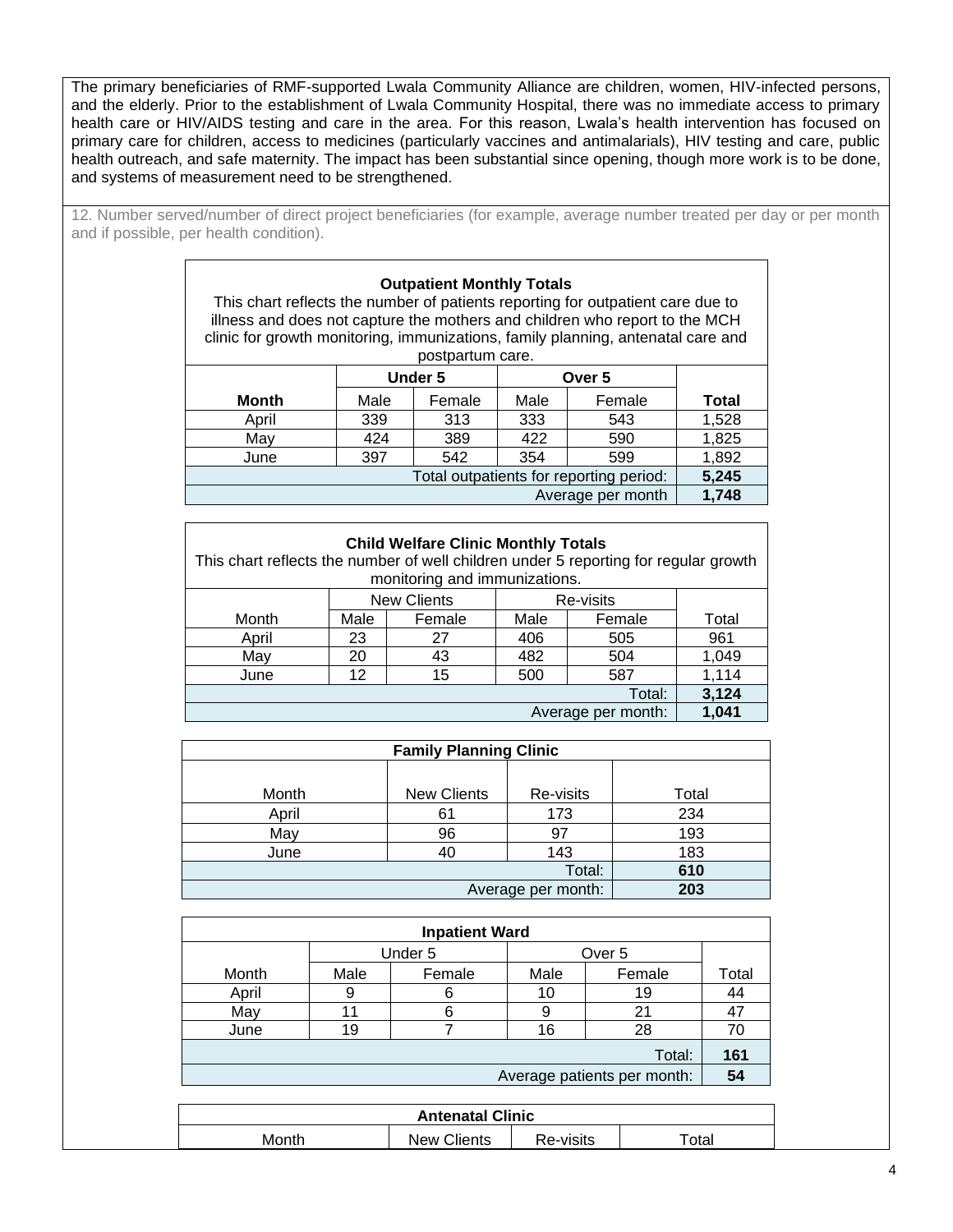| April | 55  | つつつ | ററ  |
|-------|-----|-----|-----|
| Mav   | 59  | 238 | 297 |
| June  | 65  | 196 | 261 |
|       | 850 |     |     |
|       | 283 |     |     |

| <b>Deliveries and Postnatal Care</b> |             |               |                             |       |                 |  |  |
|--------------------------------------|-------------|---------------|-----------------------------|-------|-----------------|--|--|
|                                      |             | Number of     | Deliveries at               |       |                 |  |  |
|                                      |             | deliveries at | partner                     |       |                 |  |  |
|                                      | <b>LCH</b>  |               | facilities                  |       |                 |  |  |
|                                      |             |               | through MCH                 |       | Women receiving |  |  |
| Month                                | <b>Boys</b> | Girls         | outreach                    | Total | postnatal care  |  |  |
| April                                | 25<br>29    |               | 58                          | 112   | 50              |  |  |
| May                                  | 26          | 43            | 55                          | 124   | 44              |  |  |
| 34<br>20<br>June                     |             |               | 54                          | 108   | 30              |  |  |
|                                      |             | 344           | 124                         |       |                 |  |  |
|                                      |             |               | Average patients per month: | 115   | 41              |  |  |

| <b>HIV/AIDS patients reporting for HIV appointments</b> |          |         |                   |                             |       |  |
|---------------------------------------------------------|----------|---------|-------------------|-----------------------------|-------|--|
|                                                         |          | Under 5 | Over <sub>5</sub> |                             |       |  |
| Month                                                   | Male     | Female  | Male              | Female                      | Total |  |
| April                                                   | 15       | 20      | 289               | 643                         | 967   |  |
| May                                                     | 59<br>70 |         | 235               | 584                         | 948   |  |
| June                                                    | 63<br>57 |         | 227               | 541                         | 888   |  |
| Total:                                                  |          |         |                   |                             |       |  |
|                                                         |          |         |                   | Average patients per month: | 934   |  |

13. Number of indirect project beneficiaries (geographic coverage):

Approximately 60,000. The total population of North Kamagambo is about 16,500, and programs are a magnet to people beyond North Kamagambo, including our expansion site, East Kamagambo.

14. If applicable, please list the medical services provided:

- Basic primary care services
- Maternal and child health services
	- o Antenatal and Postnatal Care
		- o Vaccination
		- o Growth Monitoring
		- o PMTCT of HIV
		- o Family Planning
- Treatment of TB
- Comprehensive care for HIV
	- $\circ$  Preventative services (including PMTCT and male circumcision)
	- o Counseling and testing (voluntary, diagnostic, and provider-initiated)
	- o Care and treatment for people living with HIV (including ARVs and nutritional support)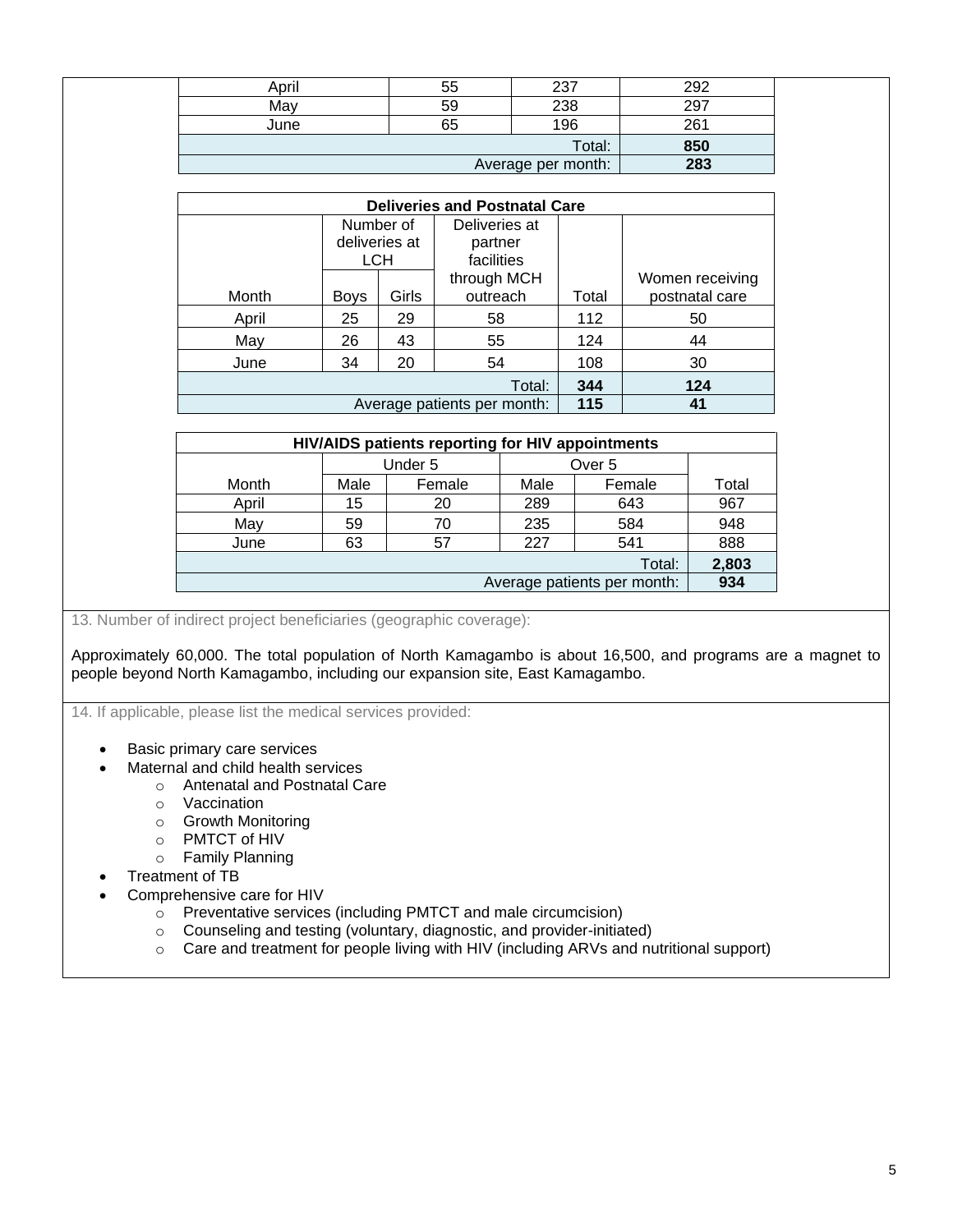15. Please list the most common health problems observed within your region.

The morbidity charts below detail the number of patients reporting to the outpatient department for various conditions. Only conditions with 10 or more reported cases are listed

| <b>April 2019</b>             |     |                           |     |
|-------------------------------|-----|---------------------------|-----|
| Under 5                       |     | Over <sub>5</sub>         |     |
| Clinical Malaria:             | 673 | Clinical Malaria:         | 578 |
| <b>Respiratory Illnesses:</b> | 261 | <b>Confirmed Malaria:</b> | 48  |
| Skin Infections:              | 41  | Skin Infection:           | 33  |
| Diarrhea:                     | 114 | Urinary Tract Infection:  | 74  |
| Anemia:                       | 25  | Diarrhea:                 | 29  |
| <b>Confirmed Malaria:</b>     | 51  | Pneumonia                 | 22  |
|                               |     | Rheumatism/Joint pain:    | 45  |
|                               |     | Accidents:                | 36  |
|                               |     |                           |     |
| <b>May 2019</b>               |     |                           |     |
| Under 5                       |     | Over <sub>5</sub>         |     |
| Clinical Malaria:             | 811 | Clinical Malaria:         | 874 |
| <b>Confirmed Malaria:</b>     | 68  | <b>Confirmed Malaria:</b> | 50  |
| <b>Respiratory Illnesses:</b> | 293 | <b>Skin Infections:</b>   | 71  |
| Diarrhea:                     | 101 | Urinary Tract Infection:  | 74  |
| Skin Infection:               | 64  | Diarrhea:                 | 31  |
| Anemia:                       | 21  | Pneumonia:                | 34  |
|                               |     | Rheumatism/Joint Pain:    | 47  |
|                               |     | Accidents:                | 48  |
| <b>June 2019</b>              |     |                           |     |
| Under 5                       |     | Over 5                    |     |
| Clinical Malaria:             | 939 | Clinical Malaria:         | 895 |
| <b>Respiratory Illnesses:</b> | 380 | <b>Confirmed Malaria:</b> | 48  |
| <b>Confirmed Malaria:</b>     | 64  | Skin Infection:           | 64  |
| Diarrhea:                     | 49  | Urinary Tract Infection:  | 47  |
| Skin Infection:               | 68  | Pneumonia:                | 42  |
| Anemia:                       | 13  | Diarrhea:                 | 25  |
|                               |     | Rheumatism/Joint Pain:    | 38  |
|                               |     | Accidents:                | 45  |

16. Notable project challenges and obstacles:

This quarter, we applied for Institutional Review Board approval to AMREF so that we could complete the final 2019 data collection for our program evaluation in Uriri, our comparison site. Despite assurances from the approval coordinator, we did not receive approval for months, which halted data collection for a few months. Collecting data in Uriri is an essential component of our evaluation methodology, which will allow us to compare our impact against a control group. In late June, we received approval and resumed data collection.

17. If applicable, plans for next reporting period:

• Conduct the first Health Facility Assessment for Ongo and Kitere health facilities in our new expansion site of South Kamagambo.